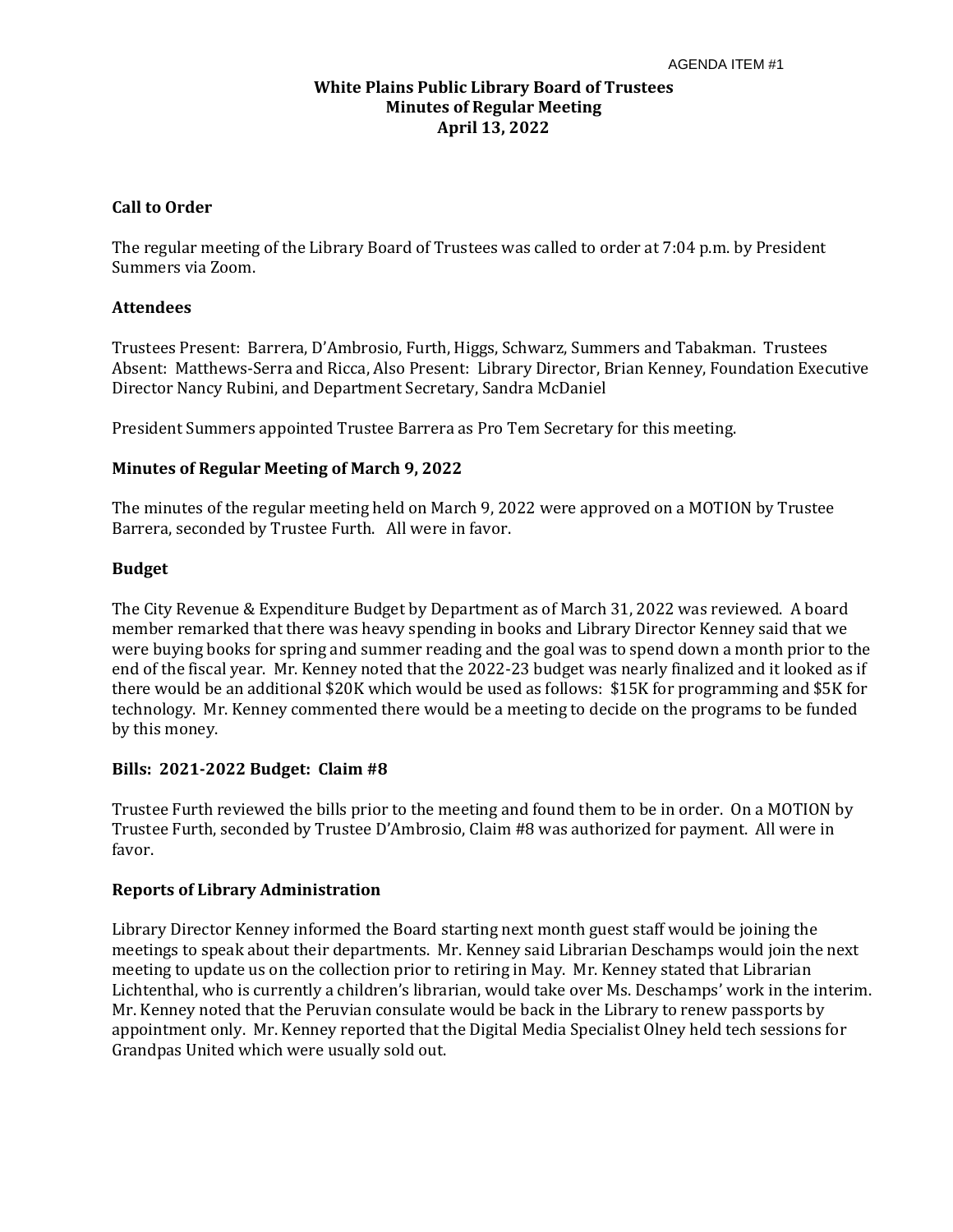# **Minutes of the April 13, 2022 meeting of the Library Board of Trustees, page 2**

#### **Trustee Reports & Business**

**WLS** – Trustee Matthews-Serra was not in attendance. Library Director Kenney mentioned the WLS Board Meeting Materials of March 29th document that he forwarded to the Board and said there had been no update about the Central Library.

**Friends** – Library Director Kenney remarked the Friends had a meeting earlier in the month and planned to have a meeting in another month.

**Foundation –** Executive Director Rubini reported that virtual author visit with Frank Bruni on April 5th had over 250 registered for the event. Director Rubini said the event was recorded and on the Library's YouTube page. Director Rubini said she had some concerns regarding attendance at the Spring Fundraiser to be held on May 1st at Kol Ami Congregation but expected to see an increase in attendance within the next two weeks.

#### **Ongoing Business**

Library Director Kenney provided an update on the Optimum Technology Room and said once the special screen installation was finished there would be some type of event in May.

Library Director Kenney said that the first initiative of the strategic plan was to have a training class on diversity and inclusion. Mr. Kenney said an internal committee had reviewed proposals from consultants and felt that WENEED2TALK Equity Plan was the best as they had experience with both schools and libraries and were reasonably priced. Mr. Kenney would ask the Foundation to fund this initiative. A board member asked what the result of the training would be and Mr. Kenney responded that the company would take them through the module and train and coach our staff. Mr. Kenney also said our staff would have the information and knowledge to be more comfortable and in discussing this topic when training new employees.

Library Director Kenney noted that the Café would be reopening the first week in May.

Library Director Kenney commented about he was experimenting with holding Library programs this month inside and next month inside and outside. A board member inquired as to what type of programming was being held inside and Mr. Kenney said the inside programming was geared towards adults.

Library Director Kenney explained the Challenging Patrons Situation Training developed by Assistant Library Director Degyansky where six sessions were held for about 65 full and part-time staff members. Mr. Kenney commented that they had talked to the White Plains Police Department and they offered their advice on how to diffuse situations. Mr. Kenney noted that this training class will be held on a quarterly basis as the staff felt it was helpful to review prior incidents and discuss them. Mr. Kenney remarked that a revised Code of Conduct would be coming this year.

#### **New Business**

Library Director Kenney discussed the Rotary Club of White Plains who had donated over \$20K for the naming of a room and their proposed meetings at the Library. Mr. Kenney said that The Rotary Room was too small for their regular meetings and they were looking at pricing for the auditorium, but nothing had been finalized yet.